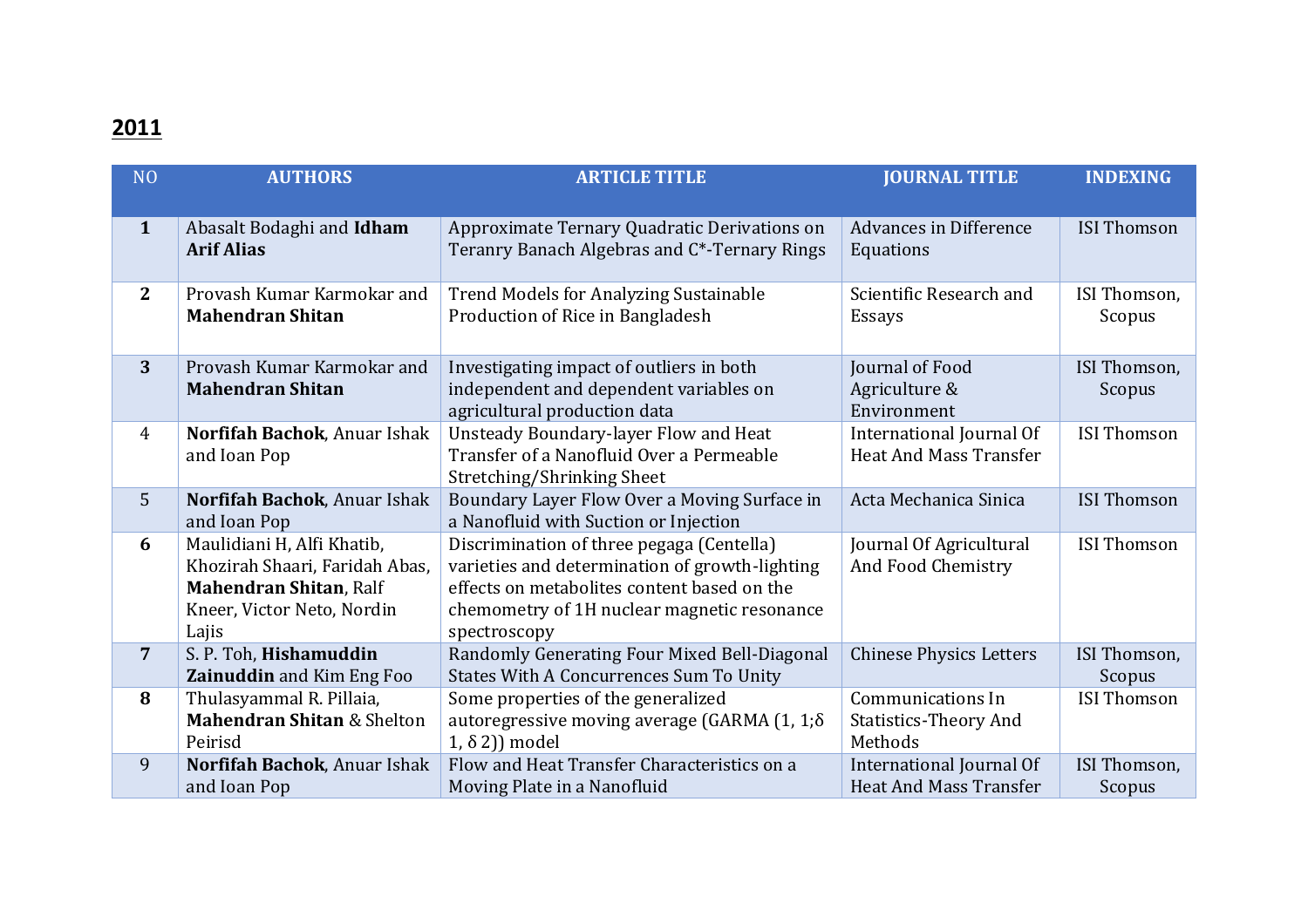| 10 | Abdul Majid, Z., Mokhtar, N.Z.<br>,Suleiman, M.                                                     | Direct two-point block one-step method for<br>solving general second-order ordinary<br>differential equations                                       | <b>Mathematical Problems</b><br>in Engineering         | ISI Thomson,<br>Scopus |
|----|-----------------------------------------------------------------------------------------------------|-----------------------------------------------------------------------------------------------------------------------------------------------------|--------------------------------------------------------|------------------------|
| 11 | Al-Surmi, I., Othman, M.,<br>Mohd Ali, B.                                                           | Mobility management for IP-based next<br>generation mobile networks: Review, challenge<br>and perspective                                           | Journal of Network and<br><b>Computer Applications</b> | ISI Thomson,<br>Scopus |
| 12 | <b>Mohamed Faris Laham,</b><br>Ishtrinayagy S. Krishnarajah<br>& Jamilah Mohd Shariff               | Fish Harvesting Management Strategies Using<br>Logistic Growth Model                                                                                | Sains Malaysiana                                       | ISI Thomson,<br>Scopus |
| 13 | Nor Ain Azeany Mohd Nasir,<br>Zarina Bibi Ibrahim, Khairil<br>Iskandar Othman & Mohamed<br>Suleiman | Numerical Solution of First Order Stiff Ordinary<br>Differential Equations using Fifth Order Block<br><b>Backward Differentiation Formulas</b>      | Sains Malaysiana                                       | ISI Thomson,<br>Scopus |
| 14 | Kaveh Kiani, Jayanthi Arasan<br>& Habshah Midi                                                      | Interval Estimations for Parameters of<br>Gompertz Model with Time-Dependent<br>Covariate and Right Censored Data                                   | Sains Malaysiana                                       | ISI Thomson,<br>Scopus |
| 15 | F. Samat, F. Ismail & M.<br><b>Suleiman</b>                                                         | High Order Explicit Hybrid Methods for Solving<br>Second-Order Ordinary Differential Equations                                                      | Sains Malaysiana                                       | ISI Thomson,<br>Scopus |
| 16 | Sohel Rana, Habshah Midi<br>and A. H. M. R. Imon                                                    | Robust wild bootstrap for stabilizing the<br>variance of parameter estimates in<br>heteroscedastic regression models in the<br>presence of outliers | <b>Mathematical Problems</b><br>in Engineering         | ISI Thomson,<br>Scopus |
| 17 | Abasalt Bodaghi, Idham Arif<br><b>Alias and Mohamad Hosein</b><br>Ghahramani                        | Ulams Stability of a Functional Equation                                                                                                            | <b>Abstract and Applied</b><br>Analysis                | <b>ISI Thomson</b>     |
| 18 | Provash Kumar Karmokar and<br><b>Mahendran Shitan</b>                                               | <b>Computation Of Extreme-Value Parameters And</b><br><b>Inference By Approximation Covariance</b><br>Technique                                     | Pakistan Journal Of<br><b>Statistics</b>               | <b>ISI Thomson</b>     |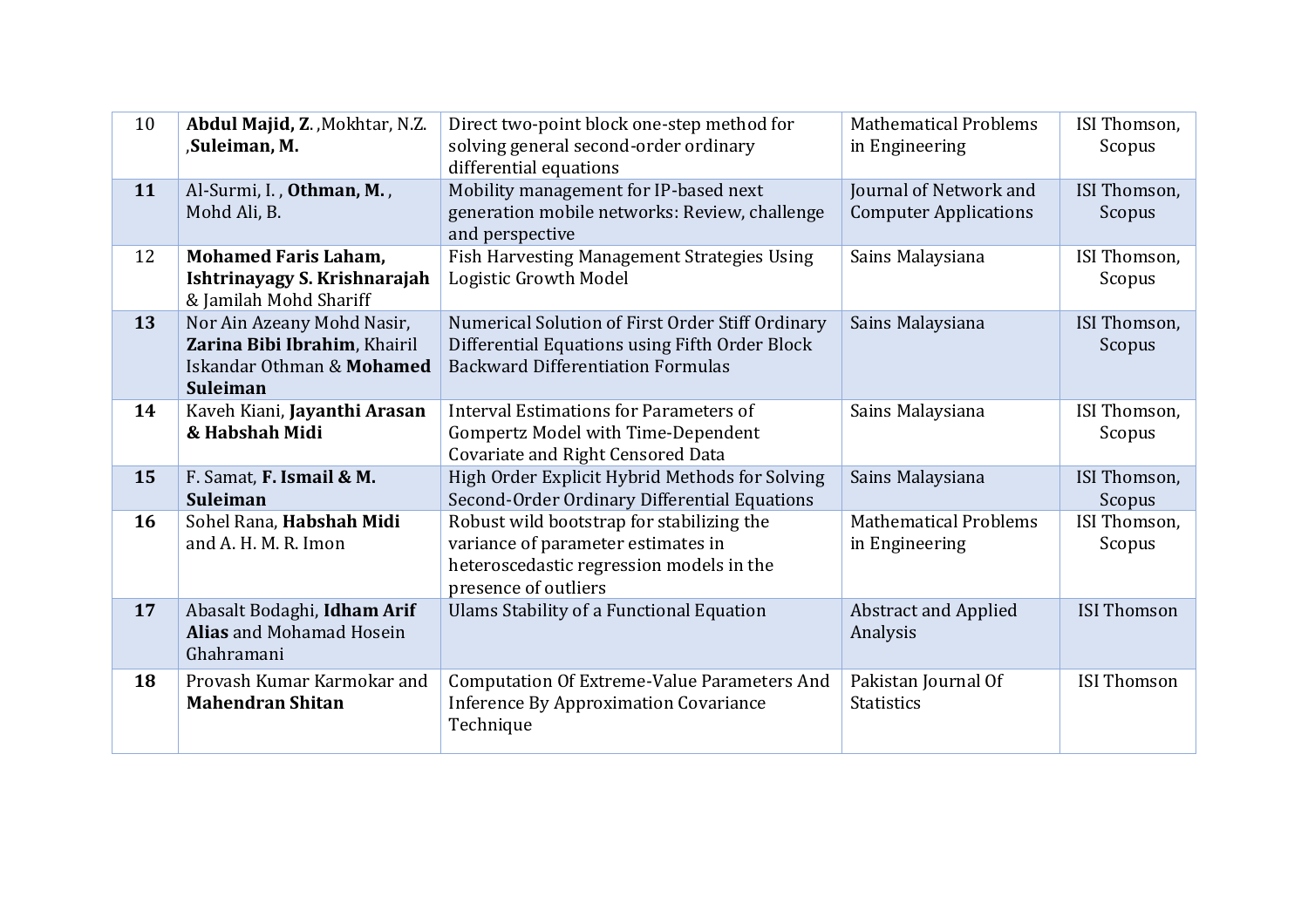| 19 | Mahendran Shitan, Lai Choo<br>Heng & A. R. Padmanabhan                  | A new adaptive test for paired data for small to<br>moderate sample sizes                                                                                                                                        | <b>Journal of Statistical</b><br>Computation and<br>Simulation                            | <b>ISI Thomson</b>     |
|----|-------------------------------------------------------------------------|------------------------------------------------------------------------------------------------------------------------------------------------------------------------------------------------------------------|-------------------------------------------------------------------------------------------|------------------------|
| 20 | Rakhimov, A., Ahmedov, A.,<br>Zainuddin, H.                             | On the spectral expansions of distributions<br>connected with Schrdinger operators                                                                                                                               | <b>Applied Mathematics</b><br>Letters                                                     | ISI Thomson,<br>Scopus |
| 21 | Soleimani, H., Abbas, Z.,<br>Yahya, N., Soleimani, H.,<br>Ghotbi, M.Y.  | Determination of complex permittivity and<br>permeability of lanthanum iron garnet filled<br>PVDF-polymer composite using rectangular<br>waveguide and Nicholson-Ross-Weir (NRW)<br>method at X-band frequencies | Measurement: Journal of<br>the International<br>Measurement<br>Confederation              | ISI Thomson,<br>Scopus |
| 22 | Siraj-Ud-Doulah, M., Rana, S.,<br>Midi, H., Rahmatullah Imon,<br>A.H.M. | New robust tests for the detection of arch effect                                                                                                                                                                | <b>Economic Computation</b><br>and Economic<br><b>Cybernetics Studies and</b><br>Research | ISI Thomson,<br>Scopus |
| 23 | Abas, A., Halim, S.A., Talib,<br>Z.A., Wahab, Z.A.                      | A simple automated system for hall effect<br>measurements                                                                                                                                                        | Sains Malaysiana                                                                          | ISI Thomson,<br>Scopus |
| 24 | Majid, Z.A., Azmi, N.A.,<br>Suleiman, M., Ibrahaim, Z.B.                | Solving directly general third order ordinary<br>differential equations using two-point four step<br>block method                                                                                                | Sains Malaysiana                                                                          | ISI Thomson,<br>Scopus |
| 25 | Nazif, H., Lee, L.S.                                                    | Optimised crossover genetic algorithm for<br>capacitated vehicle routing problem                                                                                                                                 | <b>Applied Mathematical</b><br>Modelling                                                  | ISI Thomson,<br>Scopus |
| 26 | Waziri, M.Y., Leong, W.J.,<br>Mamat, M.                                 | A two-step matrix-free secant method for<br>solving large-scale systems of nonlinear<br>equations                                                                                                                | Journal of Applied<br>Mathematics                                                         | ISI Thomson,<br>Scopus |
| 27 | Ibragimov, G.I., Salimi, M.,<br>Amini, M.                               | Evasion from many pursuers in simple motion<br>differential game with integral constraints                                                                                                                       | European Journal of<br><b>Operational Research</b>                                        | ISI Thomson,<br>Scopus |
| 28 | Kiliçman, A., Eltayeb, H.                                               | Note on partial differential equations with non-<br>constant coefficients and convolution method                                                                                                                 | <b>Applied Mathematics</b><br>and Information<br>Sciences                                 | ISI Thomson,<br>Scopus |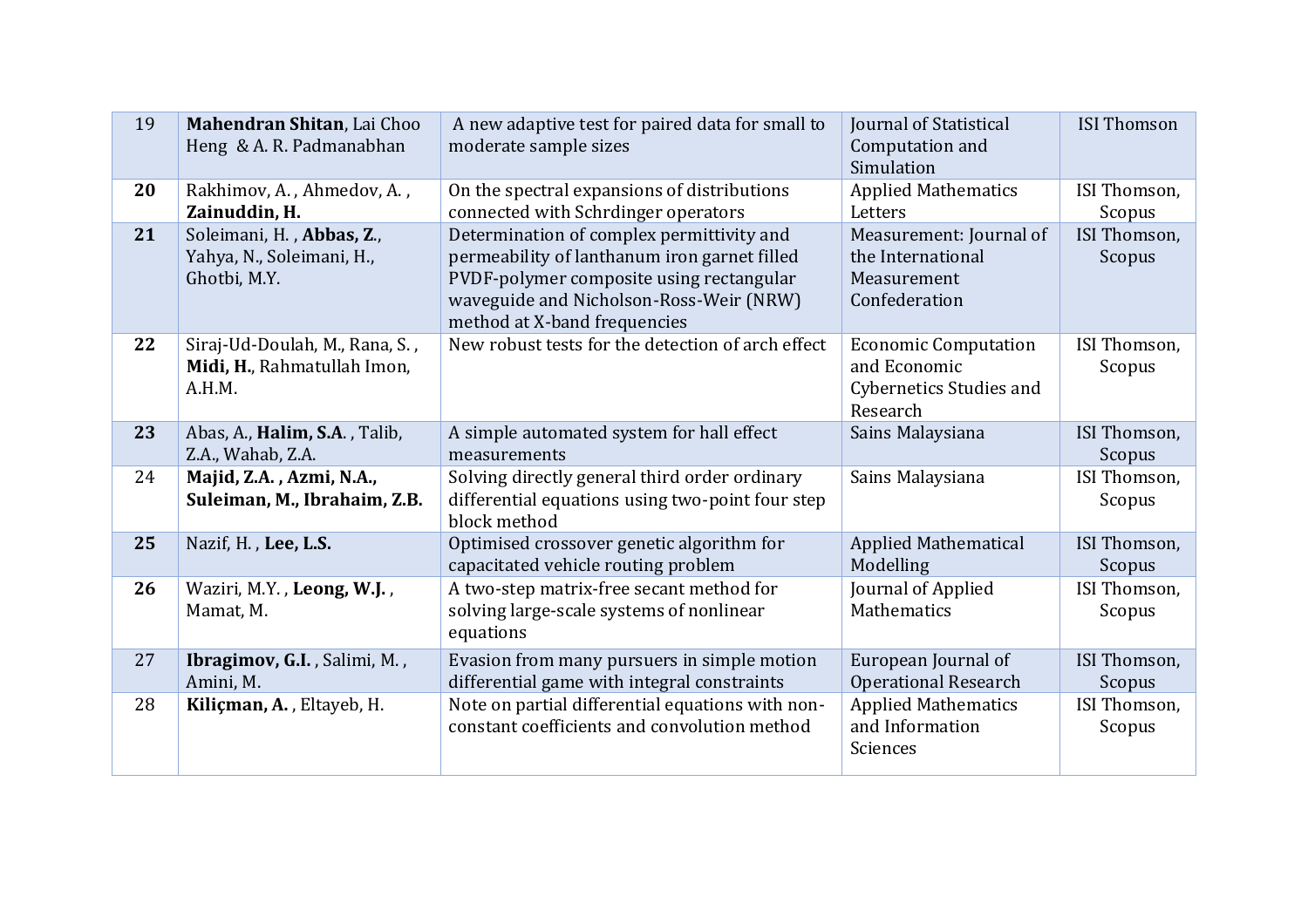| 29 | Roslan, H., Ameen, A.S., Peng,<br>Y.H., Zhao, H.X.                                       | Chromaticity of complete 6-partite graphs with<br>certain star or matching deleted                                  | <b>Bulletin of the Malaysian</b><br><b>Mathematical Sciences</b><br>Society | ISI Thomson,<br>Scopus |
|----|------------------------------------------------------------------------------------------|---------------------------------------------------------------------------------------------------------------------|-----------------------------------------------------------------------------|------------------------|
| 30 | S. Mehrkanoon, Z.A. Majid, M.<br>Suleiman, K.I. Othman and<br>Z.B. Ibrahim               | 3-Point Implicit Block Multistep Method for the<br>Solution of First Order ODEs                                     | Bulletin of the Malaysian<br><b>Mathematical Sciences</b><br>Society        | ISI Thomson,<br>Scopus |
| 31 | Chaharborj, S.S., Sadat Kiai,<br>S.M., Abu Bakar, M.R., Ziaeian,<br>I., Fudziah, I.      | A new impulsional potential for a Paul ion trap                                                                     | International Journal of<br><b>Mass Spectrometry</b>                        | ISI Thomson,<br>Scopus |
| 32 | Seddighi Chaharborj S, Phang<br>PS, Sadat Kiai SM, Majid ZA,<br>Abu Bakar MR, Fudziah I. | Study of a quadrupole ion trap with damping<br>force by the two-point one block method                              | <b>Rapid Communications</b><br>in Mass Spectrometry                         | ISI Thomson,<br>Scopus |
| 33 | Isamiddin S. Rakhimov and<br>Kamel A. Mohd. Atan                                         | On Contractions and Invariants of Leibniz<br>Algebras                                                               | <b>Bulletin of the Malaysian</b><br><b>Mathematical Sciences</b><br>Society | ISI Thomson,<br>Scopus |
| 34 | Md. Anowar Hossain, Rohani<br><b>Ahmad Tarmizi</b>                                       | Gender-Related Effects of Group Learning on<br>Mathematics Achievement among the Rural<br><b>Secondary Students</b> | Eurasian Journal of<br><b>Educational Research</b>                          | ISI Thomson,<br>Scopus |
| 35 | Alireza Ghodsi, Mahendran<br>Shitan, and Hassan S.Bakouch                                | A First-Order Spatial Integer-Valued<br>Autoregressive SINAR(1,1) Model                                             | <b>Communications In</b><br><b>Statistics-Theory And</b><br>Methods         | <b>ISI Thomson</b>     |
| 36 | Mogaibel, H.A., Othman, M.,<br>Subramaniam, S., Asilah Wati<br>Abdul Hamid, N.           | On-demand channel reservation scheme for<br>common traffic in wireless mesh networks                                | Journal of Network and<br><b>Computer Applications</b>                      | ISI Thomson,<br>Scopus |
| 37 | Abazari, R., Kilicman, A.                                                                | Solution of second-order IVP and BVP of matrix<br>differential models using matrix DTM                              | <b>Abstract and Applied</b><br>Analysis                                     | ISI Thomson,<br>Scopus |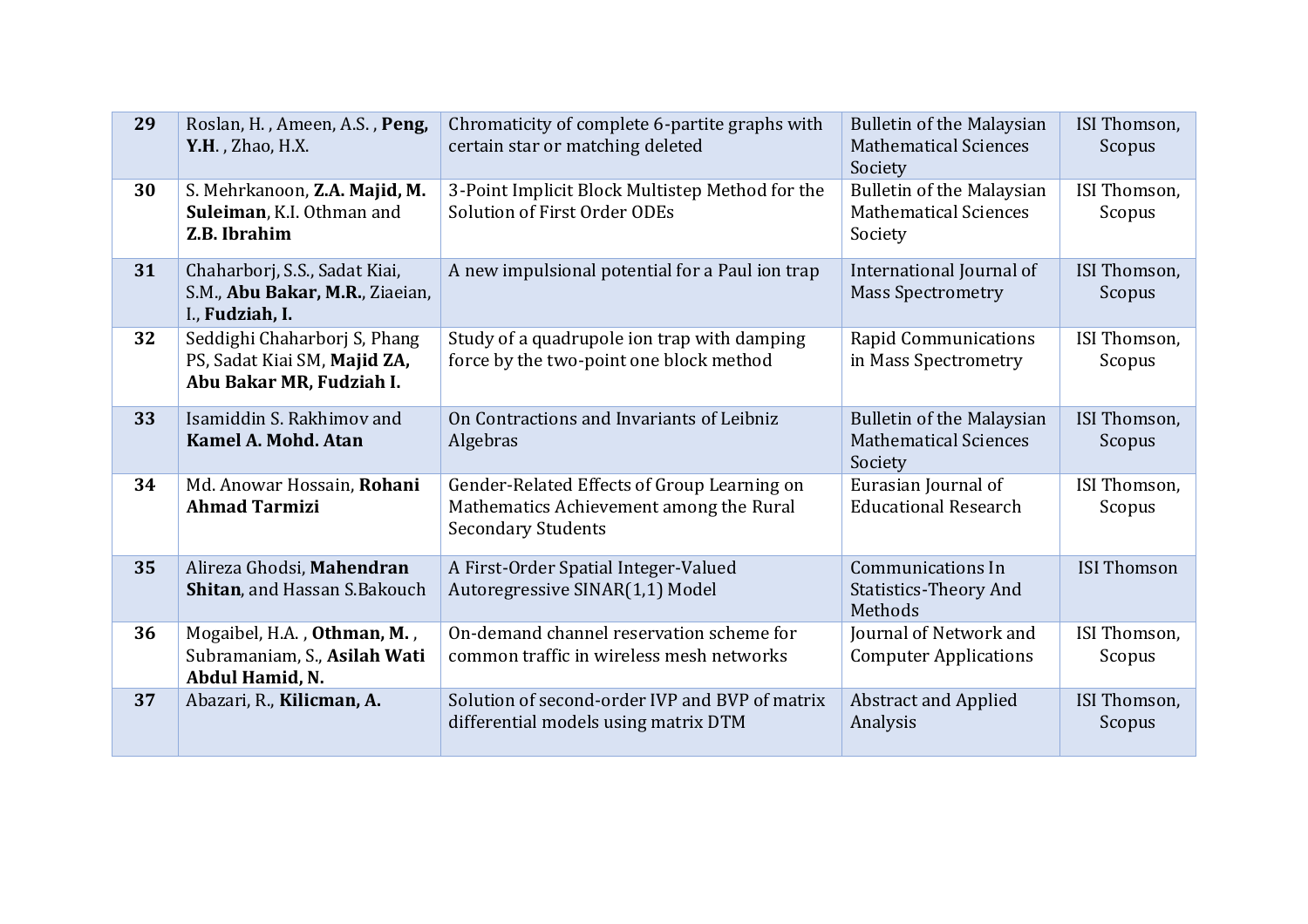| 38 | Hamid, R.A., Wan Zaimi,<br>W.M.K.A., Arifin, N.M., Bakar,<br>N.A.A., Bidin, B.      | Thermal diffusion and diffusion thermo effects<br>on MHD thermosolutal Marangoni convection<br>boundary layer flow over a permeable surface    | Journal of Applied<br>Mathematics                       | ISI Thomson,<br>Scopus |
|----|-------------------------------------------------------------------------------------|------------------------------------------------------------------------------------------------------------------------------------------------|---------------------------------------------------------|------------------------|
| 39 | Kadem, A., Kilicman, A.                                                             | The approximate solution of fractional fredholm<br>integrodifferential equations by variational<br>iteration and homotopy perturbation methods | <b>Abstract and Applied</b><br>Analysis                 | ISI Thomson,<br>Scopus |
| 40 | Rakhimov, I.S., Rikhsiboev,<br>I.M., Khudoyberdiyev, A.K.,<br>Karimjanov, I.A.      | Description of some classes of Leibniz algebras                                                                                                | Linear Algebra and Its<br>Applications                  | Scopus, ISI<br>Thomson |
| 41 | Soleimani, H., Abbas, Z.,<br>Yahya, N., Soleimani, H.,<br>Ghotbi, M.Y.              | Microwave characterization of lanthanum iron<br>garnet-filled PVDF-polymer composite using<br>rectangular waveguide at X-band frequency        | Journal of Composite<br>Materials                       | ISI Thomson,<br>Scopus |
| 42 | Chahrborj, S.S., Sadat Kiai,<br>S.M., Abu Bakar, M.R., Ziaeian,<br>I., Gheisari, Y. | Homotopy analysis method to study a<br>quadrupole mass filter                                                                                  | Journal of Mass<br>Spectrometry                         | ISI Thomson,<br>Scopus |
| 43 | You, K.Y., Salleh, J., Abd<br>Malek, M.F., Abbas, Z., Ee<br>Meng, C., Kim Yee, L.   | Modeling of coaxial slot waveguides using<br>analytical and numerical approaches: Revisited                                                    | International Journal of<br>Antennas and<br>Propagation | ISI Thomson,<br>Scopus |
| 44 | Jalali Varnamkhasti, M., Lee,<br>L.S.                                               | A fuzzy genetic algorithm based on binary<br>encoding for solving multidimensional<br>knapsack problems                                        | Journal of Applied<br>Mathematics                       | ISI Thomson,<br>Scopus |
| 45 | Yeow, Y.K., Abbas, Z.                                                               | Fringing field correction of admittance model<br>for open-ended coaxial sensor                                                                 | <b>IEEE Sensors Journal</b>                             | ISI Thomson,<br>Scopus |
| 46 | Barjini, H., Othman, M.,<br>Ibrahim, H., Udzir, N.I.                                | Shortcoming, problems and analytical<br>comparison for flooding-based search<br>techniques in unstructured P2P networks                        | Peer-to-Peer Networking<br>and Applications             | ISI Thomson,<br>Scopus |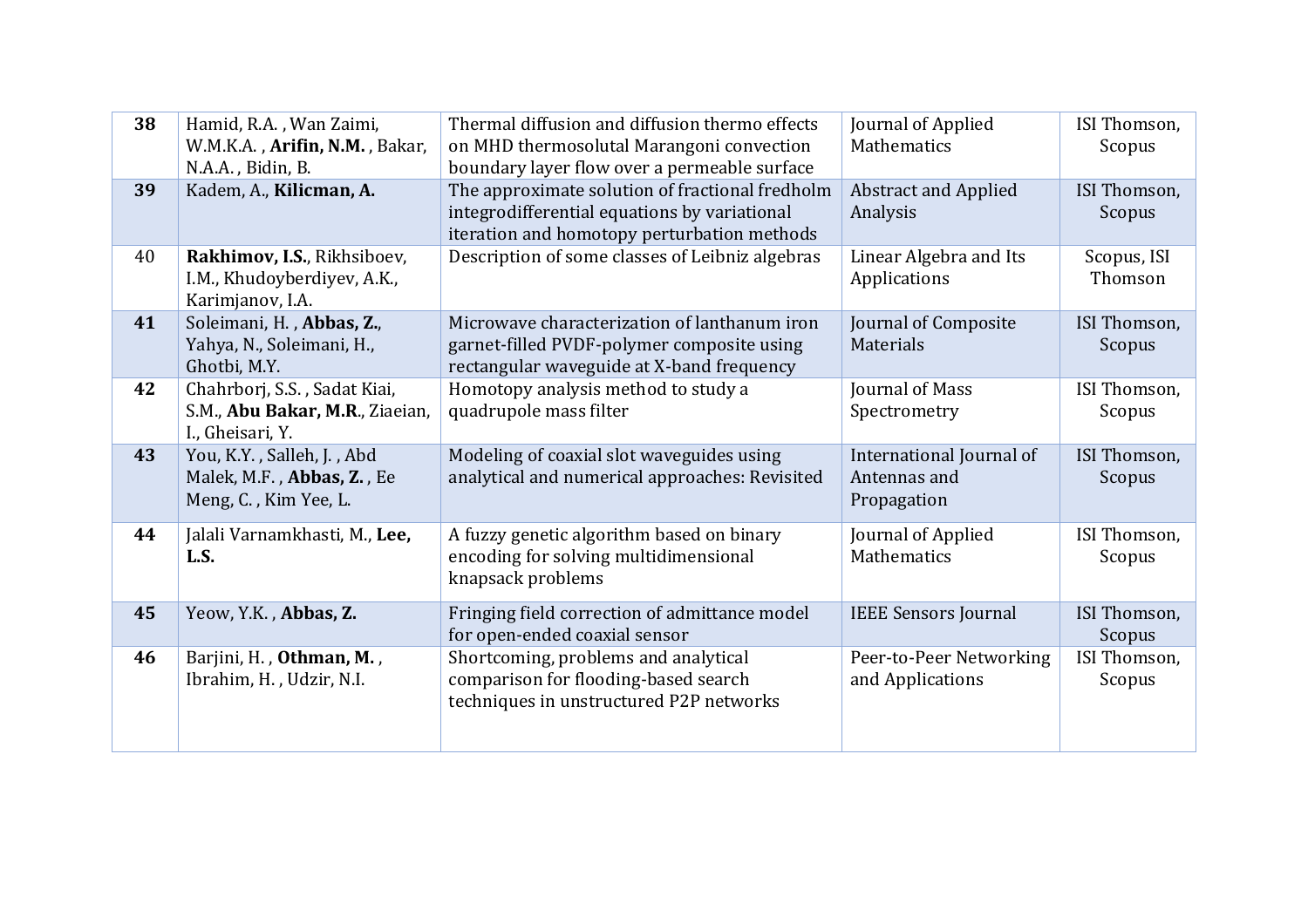| 47 | Saeid Molladavoudi,<br>Hishamuddin Zainuddin,<br>Chan Kar Tim                                                                                              | Jensen-Shannon Divergence and Non-linear<br><b>Quantum Dynamics</b>                                                     | Physics Letters A                                                      | <b>ISI Thomson</b>     |
|----|------------------------------------------------------------------------------------------------------------------------------------------------------------|-------------------------------------------------------------------------------------------------------------------------|------------------------------------------------------------------------|------------------------|
| 48 | Amirhashchi, H., Zainuddin,<br>H., Pradhan, A.                                                                                                             | Bianchi type-III cosmological model with<br>variable G and Λ-term in general relativity                                 | Romanian Journal in<br>Physics                                         | ISI Thomson,<br>Scopus |
| 49 | Banerjee, S., Mukhopadhyay,<br>S., Rondoni, L.                                                                                                             | Multi-image encryption based on<br>synchronization of chaotic lasers and iris<br>authentication                         | Optics and Lasers in<br>Engineering                                    | ISI Thomson,<br>Scopus |
| 50 | S Jeeva Sathya Theesar, Santo<br><b>Banerjee</b> and P<br>Balasubramaniam                                                                                  | Adaptive synchronization in noise perturbed<br>chaotic systems                                                          | Physica Scripta                                                        | <b>ISI Thomson</b>     |
| 51 | Banerjee, M., Banerjee, S.                                                                                                                                 | Turing instabilities and spatio-temporal chaos<br>in ratio-dependent Holling-Tanner model                               | Mathematical<br><b>Biosciences</b>                                     | ISI Thomson,<br>Scopus |
| 52 | Seo Yoon Yang, Abasalt<br>Bodaghi, and Kamel Ariffin<br><b>Mohd Atan</b>                                                                                   | Approximate Cubic *-Derivations on Banach *-<br>Algebras                                                                | <b>Abstract and Applied</b><br>Analysis                                | <b>ISI Thomson</b>     |
| 53 | Mahdi Ebrahemzadeh, Noor<br>Akma Ibrahim, Abd. Aziz<br>Jemain and Adem Kilicman                                                                            | <b>Unbiased Estimation of Structural Parameters</b><br>in Crebility Models with Dependence Induced<br>by Common Effects | <b>Bulletin of Malaysian</b><br><b>Mathematical Science</b><br>Society | <b>ISI Thomson</b>     |
| 54 | Md. Mamudur Rahman, Rifki<br>Muhida, Md. Sazzad Hossein<br>Chowdhury, Henry Setiyanto,<br>Hishamuddin Zainuddin,<br>Azmi Bin Zakaria, and Hideaki<br>Kasai | Theoretical Investigation of a Benzene-<br>Vanadium Multiple-Decked Sandwich Chain on<br>a Gold Surface                 | Journal of Computational<br>and Theoretical<br>Nanoscience             | <b>ISI Thomson</b>     |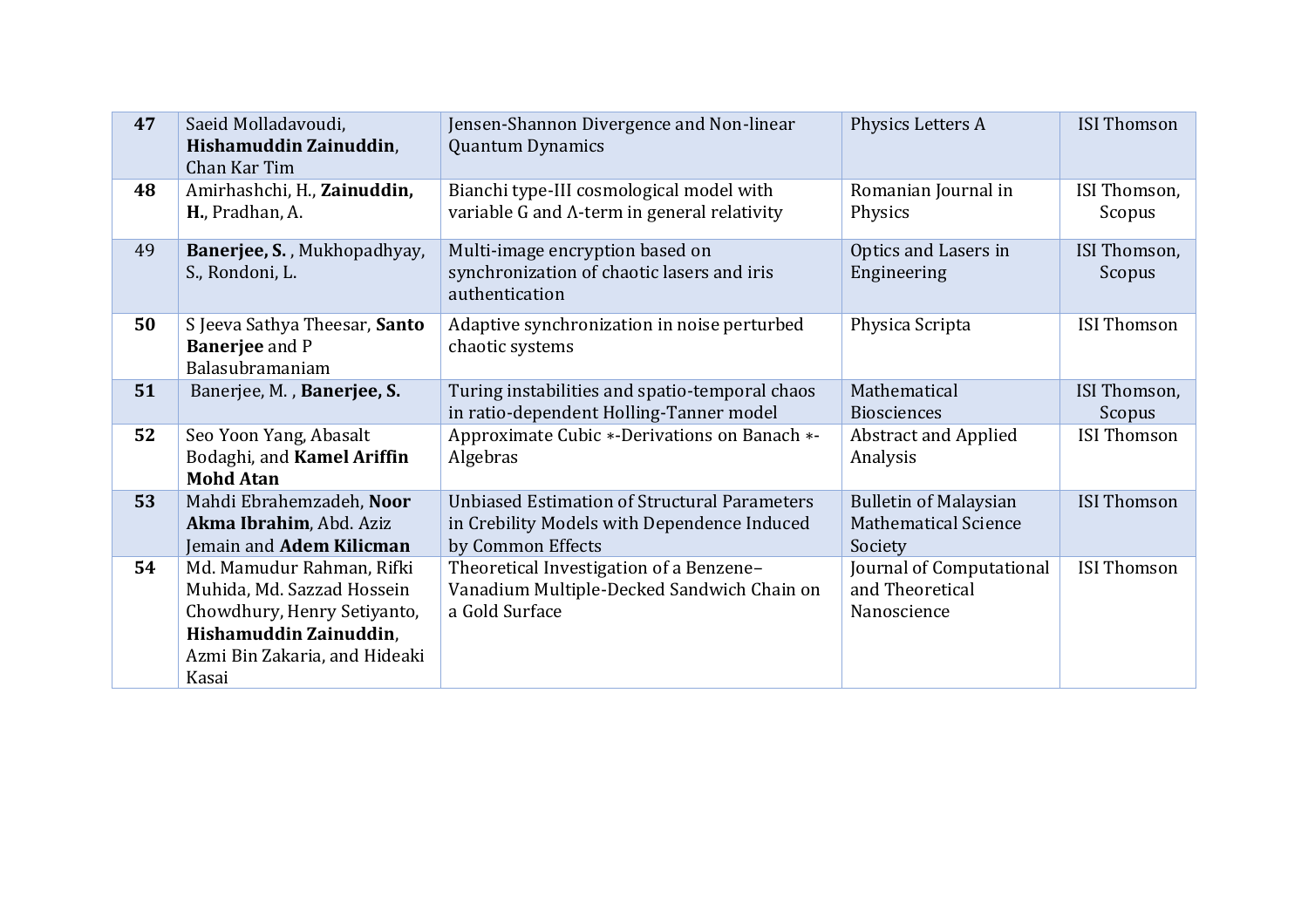| 55 | Rifki Muhida, Md. Mamudur<br>Rahman, Md. Sazzad Hossein<br>Chowdhury, Henry Setiyanto,<br>Hishamuddin Zainuddin,<br>Azmi Bin Zakaria, and Hideaki<br>Kasai | Theoretical Study of Atomic Level<br>Understanding of the Reactive Ion Etching (RIE)                                                            | Journal of Computational<br>and Theoretical<br>Nanoscience                  | <b>ISI Thomson</b>     |
|----|------------------------------------------------------------------------------------------------------------------------------------------------------------|-------------------------------------------------------------------------------------------------------------------------------------------------|-----------------------------------------------------------------------------|------------------------|
| 56 | Chris Bambey Guure, Noor<br>Akma Ibrahim, and Al<br><b>Omanri Mohammed Ahmed</b>                                                                           | Bayesian Estimation of Two-Parameter Weibull<br>Distribution Using Extension of Jeffreys' Prior<br><b>Information with Three Loss Functions</b> | <b>Methematical Problems</b><br>in Engineering                              | <b>ISI Thomson</b>     |
| 57 | Norfifiah Bachok, Anuar<br>Ishak, Roslinda Nazar, Ioan<br>Pop                                                                                              | Ingham Problem for Free Convection Near a<br><b>Continously Moving Vertical Permeable Plate</b>                                                 | <b>IMA Journal of Applied</b><br>Mathematics                                | <b>ISI Thomson</b>     |
| 58 | Bachok, N., Ishak, A., Pop, I.                                                                                                                             | Boundary layer flow and heat transfer with<br>variable fluid properties on a moving flat plate<br>in a parallel free stream                     | Journal of Applied<br>Mathematics                                           | Scopus, ISI<br>Thomson |
| 59 | Ja'afaru, A.B., Ibragimov, G.                                                                                                                              | On some pursuit and evasion differential game<br>problems for an infinite number of first-order<br>differential equations                       | Journal of Applied<br>Mathematics                                           | Scopus, ISI<br>Thomson |
| 60 | You, K.Y., Salleh, J., Abbas, Z.                                                                                                                           | Effects of length and diameter of open-ended<br>coaxial sensor on its reflection coefficient                                                    | Radioengineering                                                            | Scopus, ISI<br>Thomson |
| 61 | Shokripour, A., Othman, M.,<br>Ibrahim, H., Subramaniam, S.                                                                                                | New method for scheduling heterogeneous<br>multi-installment systems                                                                            | <b>Future Generation</b><br><b>Computer Systems</b>                         | Scopus, ISI<br>Thomson |
| 62 | Ebrahimzadeh, M., Ibrahim,<br>N.A., Jemain, A.A., Kilicman, A.                                                                                             | Unbiased estimation of structural parameters in<br>credibility models with dependence induced by<br>common effects                              | <b>Bulletin of the Malaysian</b><br><b>Mathematical Sciences</b><br>Society | Scopus, ISI<br>Thomson |
| 63 | Rahman, M.M., Muhida, R.,<br>Chowdhury, M.S.H., Setiyanto,<br>H., Zainuddin, H., Zakaria,<br>A.B., Kasai, H.                                               | Theoretical investigation of a benzene-<br>vanadium multiple-decked sandwich chain on a<br>gold surface                                         | Journal of Computational<br>and Theoretical<br>Nanoscience                  | Scopus, ISI<br>Thomson |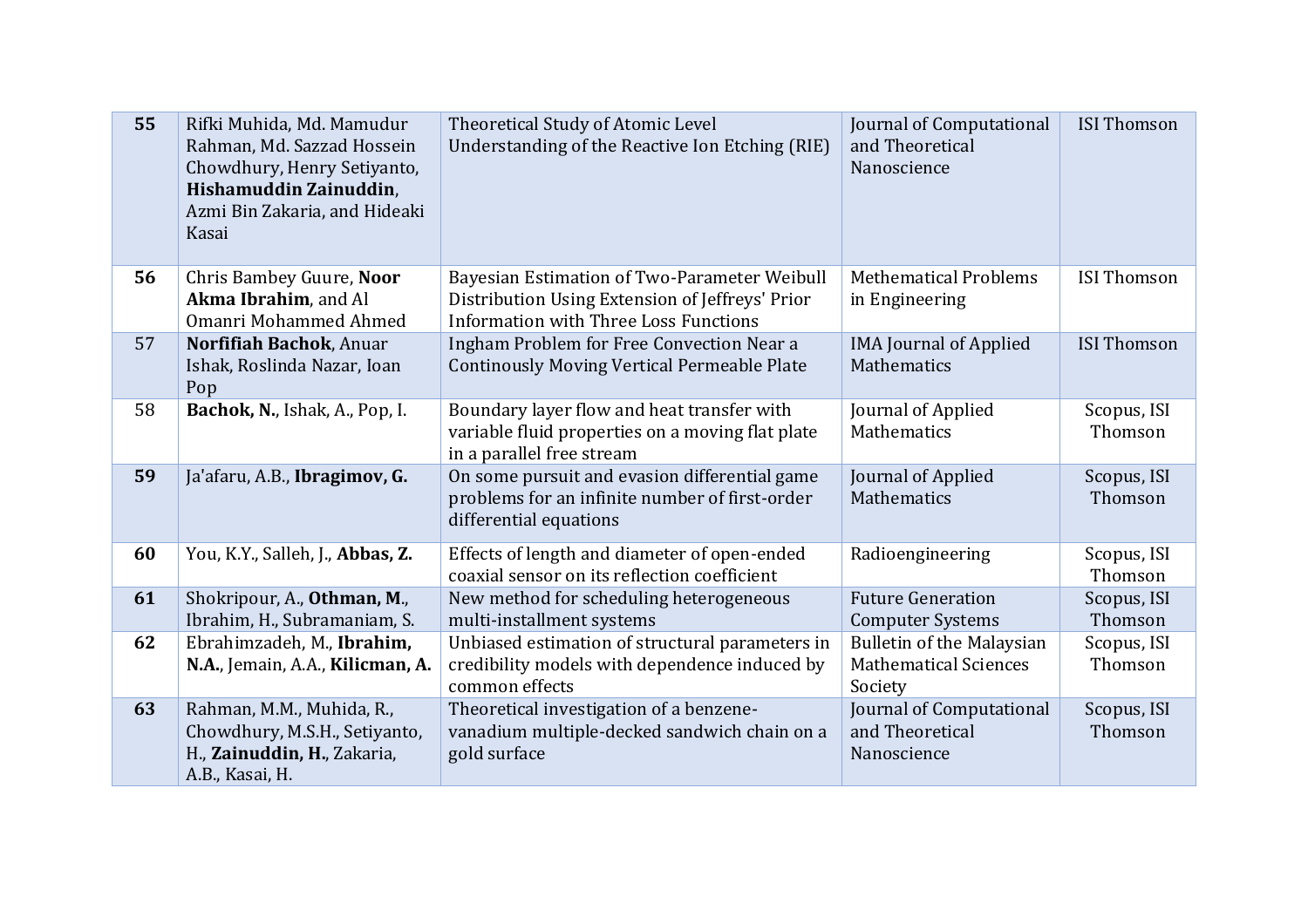| 64 | Leong, W.J., Farid, M., Hassan,<br><b>M.A.</b>                               | Scaling on diagonal Quasi-Newton update for<br>large-scale unconstrained optimization                                                          | <b>Bulletin of the Malaysian</b><br><b>Mathematical Sciences</b><br>Society | Scopus, ISI<br>Thomson |
|----|------------------------------------------------------------------------------|------------------------------------------------------------------------------------------------------------------------------------------------|-----------------------------------------------------------------------------|------------------------|
| 65 | Suali, M., Nik Long, N.M.A.,<br>Ariffin, N.M.                                | Unsteady stagnation point flow and heat<br>transfer over a stretching/shrinking sheet with<br>suction or injection                             | Journal of Applied<br><b>Mathematics 2012</b>                               | Scopus, ISI<br>Thomson |
| 66 | Rana, S., Siraj-Ud-Doulah, M.,<br>Midi, H., Imon, A.H.M.R.                   | Decile mean: A new robust measure of central<br>tendency                                                                                       | Chiang Mai Journal of<br>Science                                            | Scopus, ISI<br>Thomson |
| 67 | Ibrahim, Z.B., Othman, K.I.,<br>Suleiman, M.                                 | 2-point block predictor-corrector of backward<br>differentiation formulas for solving second<br>order ordinary differential equations directly | Chiang Mai Journal of<br>Science                                            | Scopus, ISI<br>Thomson |
| 68 | Rabha W. Ibrahim and Adem<br>Kilicman                                        | A note on the class of functions with bounded<br>turning                                                                                       | <b>Abstract and Applied</b><br>Analysis                                     | Scopus, ISI<br>Thomson |
| 69 | M MS Manuel, Adem<br>Kılıçman, G BA Xavier, R<br>Pugalarasu and DS Dilip     | On the solutions of second order generalized<br>difference equations                                                                           | Advances in Difference<br>Equations                                         | <b>ISI Thomson</b>     |
| 70 | Adem Kilicman, Omer Altun                                                    | On the Solutions of Some Boundary Value<br>Problems by Using differential Transformation<br>Method with Convolution Terms                      | Filomat                                                                     | <b>ISI Thomson</b>     |
| 71 | Kaveh Kiani & Jayanthi<br><b>Arasan</b>                                      | Gompertz model with time-dependent covariate<br>in the presence of interval-, right- and left-<br>censored data                                | <b>Journal of Statistical</b><br>Computation and<br>Simulation              | <b>ISI Thomson</b>     |
| 72 | Banerjee, S., Banerjee, M.                                                   | Noise induced oscillations in time delayed<br>semiconductor laser system                                                                       | <b>Optics Communications</b>                                                | Scopus, ISI<br>Thomson |
| 73 | S. Jeeva Sathya Theesar, P.<br>Balasubramaniam, and Santo<br><b>Banerjee</b> | Comment on "Generalized projective<br>synchronization in time-delayed systems:<br>Nonlinear observer approach"                                 | <b>CHAOS</b>                                                                | <b>ISI Thomson</b>     |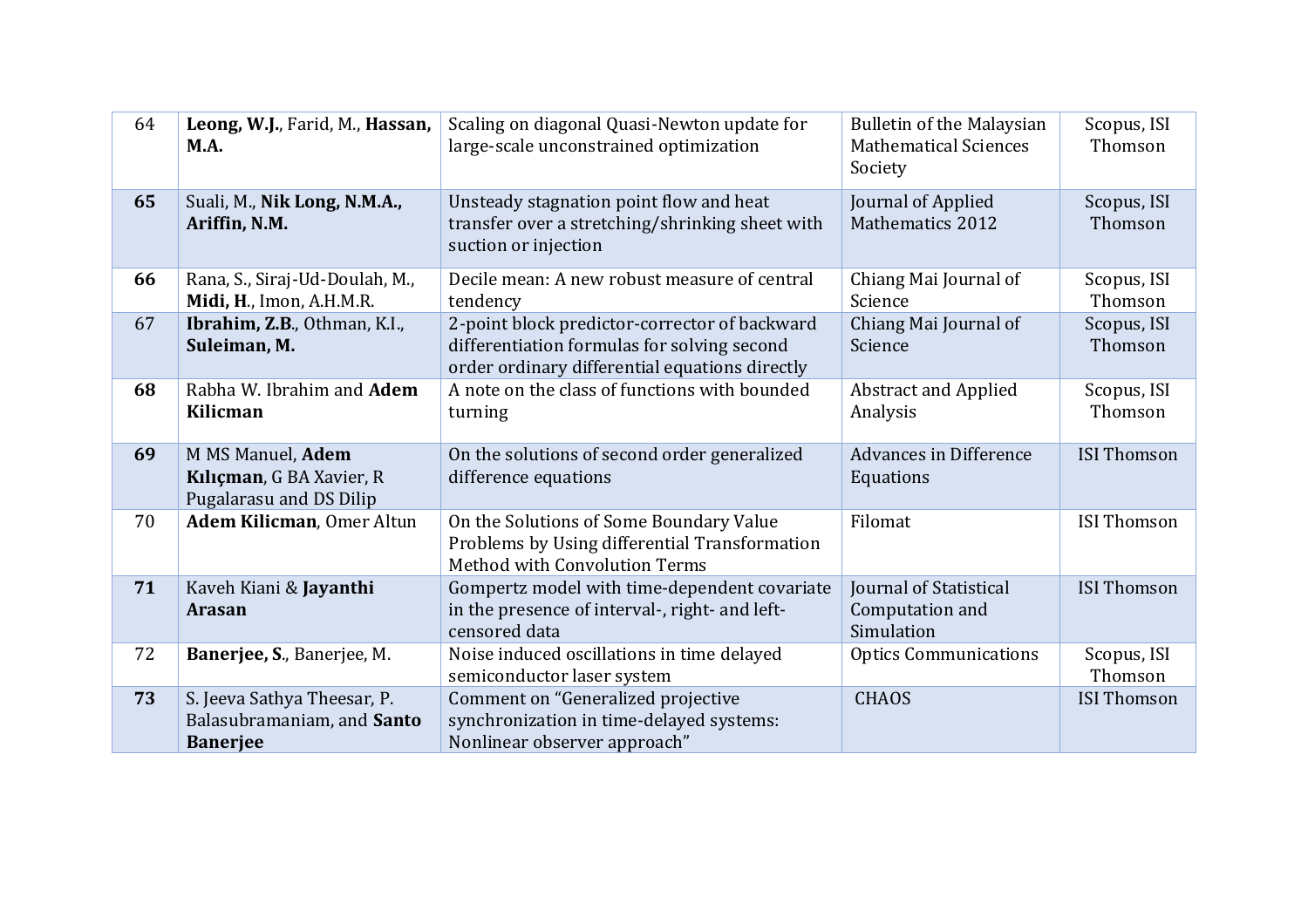| 74 | Banerjee, S., Ariffin, M.R.K.                                                                  | Noise induced synchronization of time-delayed<br>semiconductor lasers and authentication based<br>asymmetric encryption                                    | Optics and Laser<br>Technology                             | Scopus, ISI<br>Thomson |
|----|------------------------------------------------------------------------------------------------|------------------------------------------------------------------------------------------------------------------------------------------------------------|------------------------------------------------------------|------------------------|
| 75 | Ameen M.Alkharasani,<br><b>Mohamed Othman</b>                                                  | M2I2tswTCM: A new efficient optimization<br>marker algorithm to improve fairness<br>bandwidth in DiffServ networks<br>fairness bandwidthinDiffServnetworks | Journal of Network and<br><b>Computer Applications</b>     | Scopus, ISI<br>Thomson |
| 76 | Gafurjan Ibragimov and<br>Yusra Salleh                                                         | Simple Motion Evasion Differential Game of<br>Many Pursuers and One Evader with Integral<br><b>Constraints on Control Functions of Players</b>             | Journal of Applied<br>Mathematics                          | <b>ISI Thomson</b>     |
| 77 | Adem Kılıçman, L. Kargaran<br>Dehkordi, and M. Tavassoli<br>Kajani                             | Numerical Solution of Nonlinear Volterra<br>Integral Equations System Using Simpson's 3/8<br>Rule                                                          | <b>Mathematical Problems</b><br>in Engineering             | <b>ISI Thomson</b>     |
| 78 | S. K. Q. Al-Omari and A.<br>Kılıçman                                                           | Note on Boehmians for Class of Optical Fresnel<br><b>Wavelet Transforms</b>                                                                                | Journal of Function<br><b>Spaces and Applications</b>      | <b>ISI Thomson</b>     |
| 79 | Asma Ali Elbeleze, Adem<br>Kiliçman, and Bachok M. Taib                                        | Application of Homotopy Perturbation and<br>Variational Iteration Methods for Fredholm<br>Integrodifferential Equation of Fractional Order                 | <b>Abstract and Applied</b><br>Analysis                    | <b>ISI Thomson</b>     |
| 80 | Mojgan Afshari, Kamariah<br>Abu Bakar, Wong Su Luan,<br>Saedah Siraj                           | <b>Factors Affecting The Transformational</b><br>Leadership Role Of Principals In Implementing<br>Ict In Schools                                           | Turkish Online Journal of<br><b>Educational Technology</b> | <b>ISI Thomson</b>     |
| 81 | Bachok, N., Ishak, A., Pop, I.                                                                 | The boundary layers of an unsteady stagnation-<br>point flow in a nanofluid                                                                                | International Journal of<br><b>Heat and Mass Transfer</b>  | Scopus, ISI<br>Thomson |
| 82 | Saif, A., Othman, M.,<br>Subramaniam, S., Hamid,<br>N.A.W.A.                                   | An enhanced A-MSDU frame aggregation<br>scheme for 802.11n wireless networks                                                                               | <b>Wireless Personal</b><br>Communications                 | Scopus, ISI<br>Thomson |
| 83 | Mohammad Maleki,<br>M.tavassoli Kajani, I. Hashim,<br>A. Kilicman, and K. A. M.<br><b>Atan</b> | A nonclassical radau collocation method for<br>nonlinear initial-value problems with<br>applications to lane-emden type equations                          | Journal of Applied<br>Mathematics                          | ISI Thomson,<br>Scopus |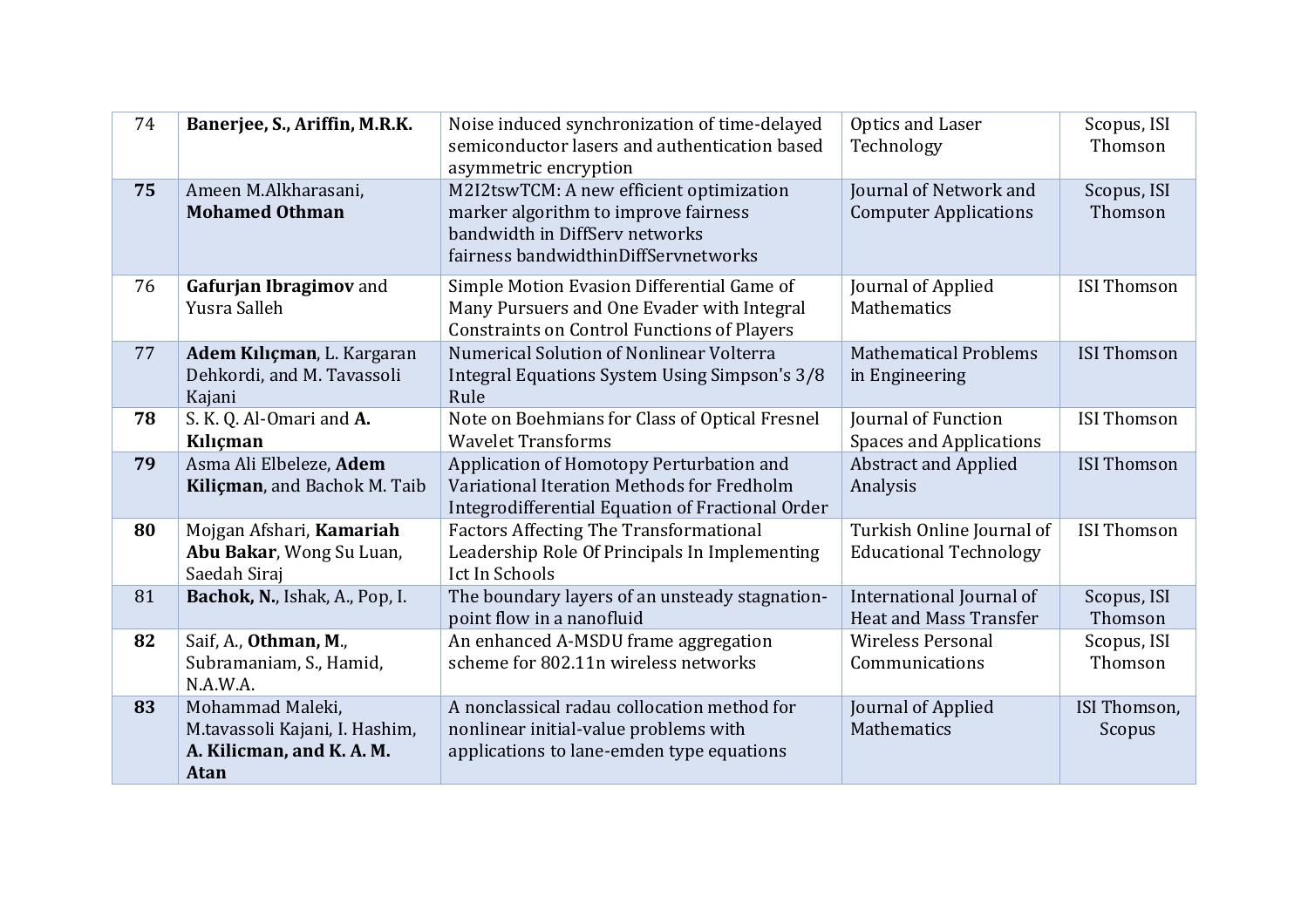| 84 | Norihan M. Arifin, Roslinda<br>Nazar, Ioan Pop                                | Free- and Mixed-Convection Flow Past a<br>Horizontal Surface in a Nanofluid                                                  | Journal Of<br>Thermophysics And Heat<br>Transfer          | <b>ISI Thomson</b>     |
|----|-------------------------------------------------------------------------------|------------------------------------------------------------------------------------------------------------------------------|-----------------------------------------------------------|------------------------|
| 85 | Chris Bambey Guure, Noor<br><b>Akma Ibrahim</b>                               | Bayesian analysis of the Survival Function and<br>Failure Rate of Weibull Distribution with<br><b>Censored Data</b>          | <b>Mathematical Problems</b><br>in Engineering            | ISI Thomson,<br>Scopus |
| 86 | Aljawadi, B.A.I., Bakar, M.R.A.,<br>Ibrahim, N.A.                             | Nonparametric versus parametric estimation of<br>the cure fraction using interval censored data                              | Communications in<br>Statistics - Theory and<br>Methods   | ISI Thomson,<br>Scopus |
| 87 | Bachok, N., Ishak, A., Pop, I.                                                | Boundary layer stagnation-point flow and heat<br>transfer over an exponentially<br>stretching/shrinking sheet in a nanofluid | International Journal of<br><b>Heat and Mass Transfer</b> | ISI Thomson,<br>Scopus |
| 88 | Pashazadeh Atabakan, Z.,<br>Klçman, A., Kazemi Nasab, A.                      | On spectral homotopy analysis method for<br>solving linear volterra and fredholm<br>integrodifferential equations            | <b>Abstract and Applied</b><br>Analysis                   | ISI Thomson,<br>Scopus |
| 89 | Ibragimov, G., Satimov, N.                                                    | A multiplayer pursuit differential game on a<br>closed convex set with integral constraints                                  | <b>Abstract and Applied</b><br>Analysis                   | ISI Thomson,<br>Scopus |
| 90 | Kilicman, A., Abazari, R.                                                     | Travelling wave solutions of the SchröDinger-<br>Boussinesq system                                                           | <b>Abstract and Applied</b><br>Analysis                   | ISI Thomson,<br>Scopus |
| 91 | Karmokar, P.K., Shitan, M.,<br>Kundu, R.K.                                    | Factors affecting the yield of high yielding<br>variety Boro rice: An evidence from Rajshahi<br>district of Bangladesh       | Journal of Food,<br>Agriculture and<br>Environment        | ISI Thomson,<br>Scopus |
| 92 | Senu, N., Suleiman, M.,<br>Ismail, F., Arifin, N.M.                           | New 4(3) pairs diagonally implicit Runge-Kutta-<br>Nyström method for periodic IVPs                                          | Discrete Dynamics in<br>Nature and Society                | ISI Thomson,<br>Scopus |
| 93 | Nadia M. G. Al-Saidi,<br>Mohamad Rushdan Md. Said,<br>and Wan Ainun M. Othman | Password Authentication Based on Fractal<br><b>Coding Scheme</b>                                                             | Journal of Applied<br>Mathematics                         | <b>ISI Thomson</b>     |
| 94 | Agwa, H.A., Ali, F.M., Kiliçman,<br>A.                                        | A new integral transform on time scales and its<br>applications                                                              | <b>Advances in Difference</b><br>Equations                | ISI Thomson,<br>Scopus |
| 95 | Chaharborj, S.S., Kiai, S.M.S.,<br>Fudziah, I., Majid, Z.A.                   | Study of quadrupole mass filter supplied with a<br>new impulsional potential                                                 | European Journal of<br><b>Mass Spectrometry</b>           | ISI Thomson,<br>Scopus |